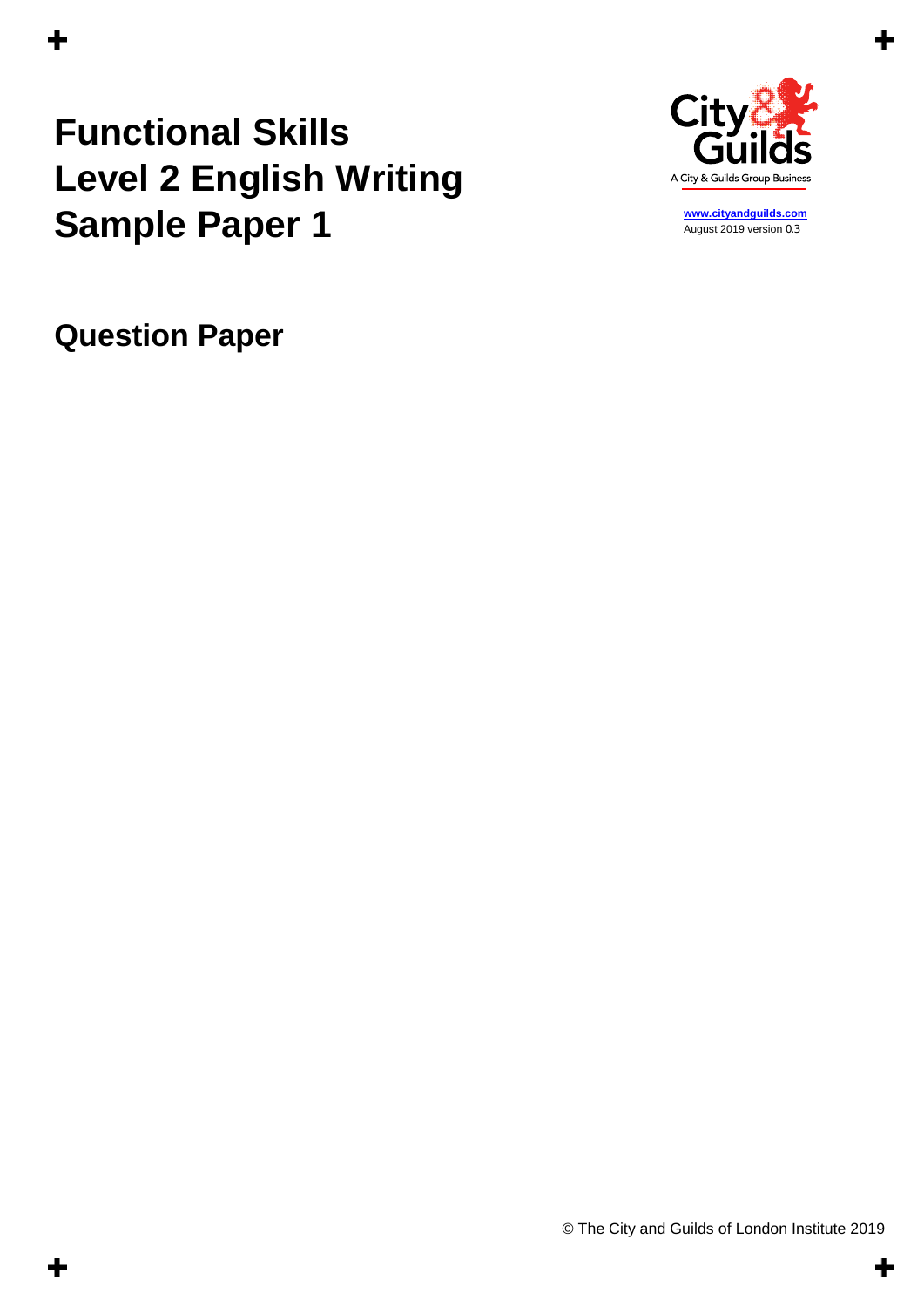

Candidate Name (First, Middle, Last)

Candidate enrolment number DOB (DDMMYYYY)

Candidate signature and declaration\*

Assessment date (DDMMYYYY) Centre number

#### **General information:**

- The duration of this paper is **1 hour 20 minutes.**
- The maximum mark for each question is shown.
- The total number of marks available is **54**.

#### **General instructions:**

╋

- Read each question carefully.
- Answer **both** questions.
- Dictionaries, electronic grammar and spell checkers are **not** permitted.

**\*I declare that I have no prior knowledge of the questions in this assessment and that I will not share any information about the questions.**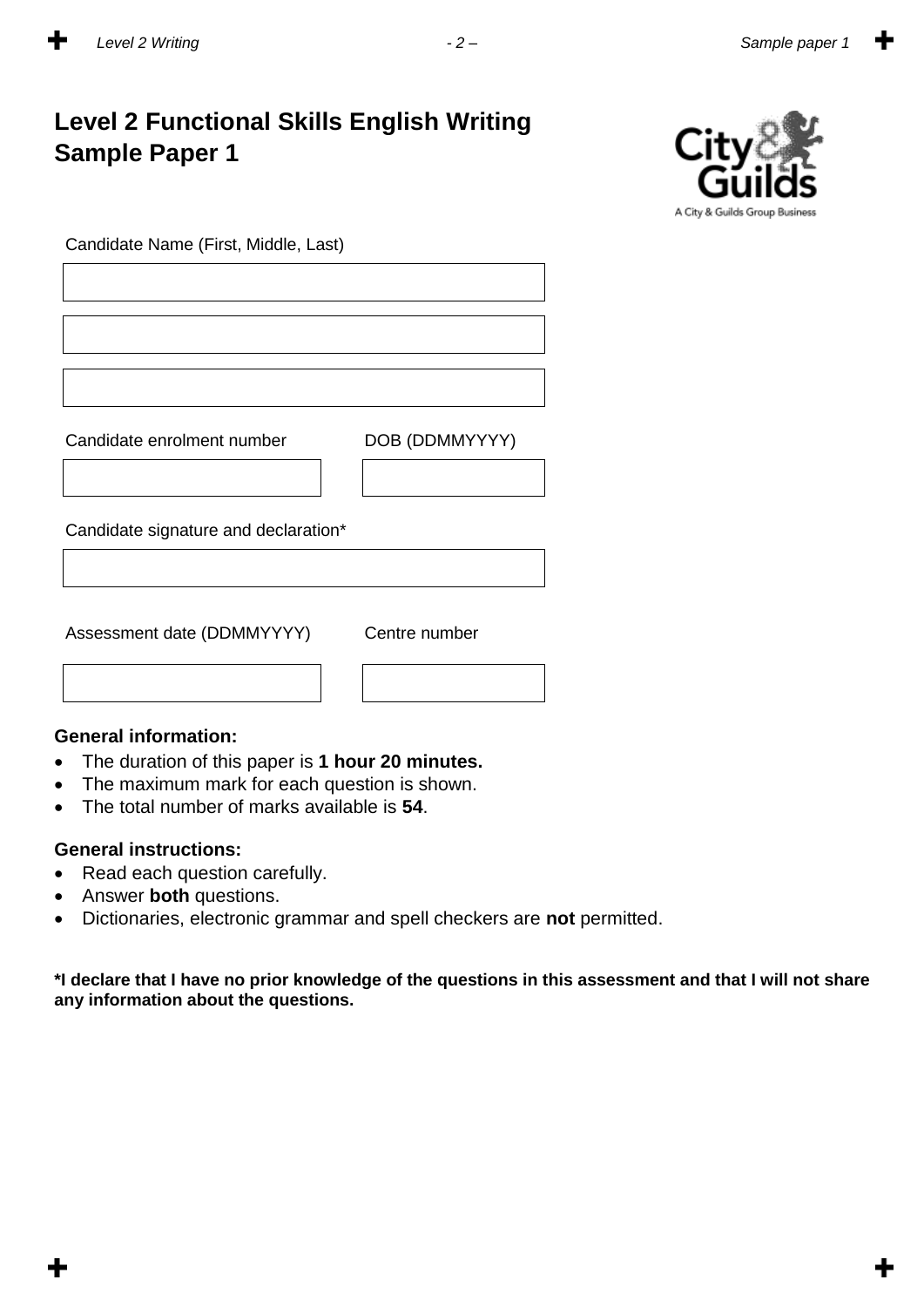

╺┡

#### **You will be assessed on:**

- Communicating information, ideas and opinions clearly, coherently and effectively
- Communicating with appropriate detail to suit purpose and audience
- Using appropriate format and structure for purpose and audience
- Conveying clear meaning and establishing cohesion using organisational markers
- Using appropriate language and register for purpose and audience
- Constructing complex sentences consistently and accurately, using paragraphs where appropriate
- Using correct spelling, punctuation and grammar.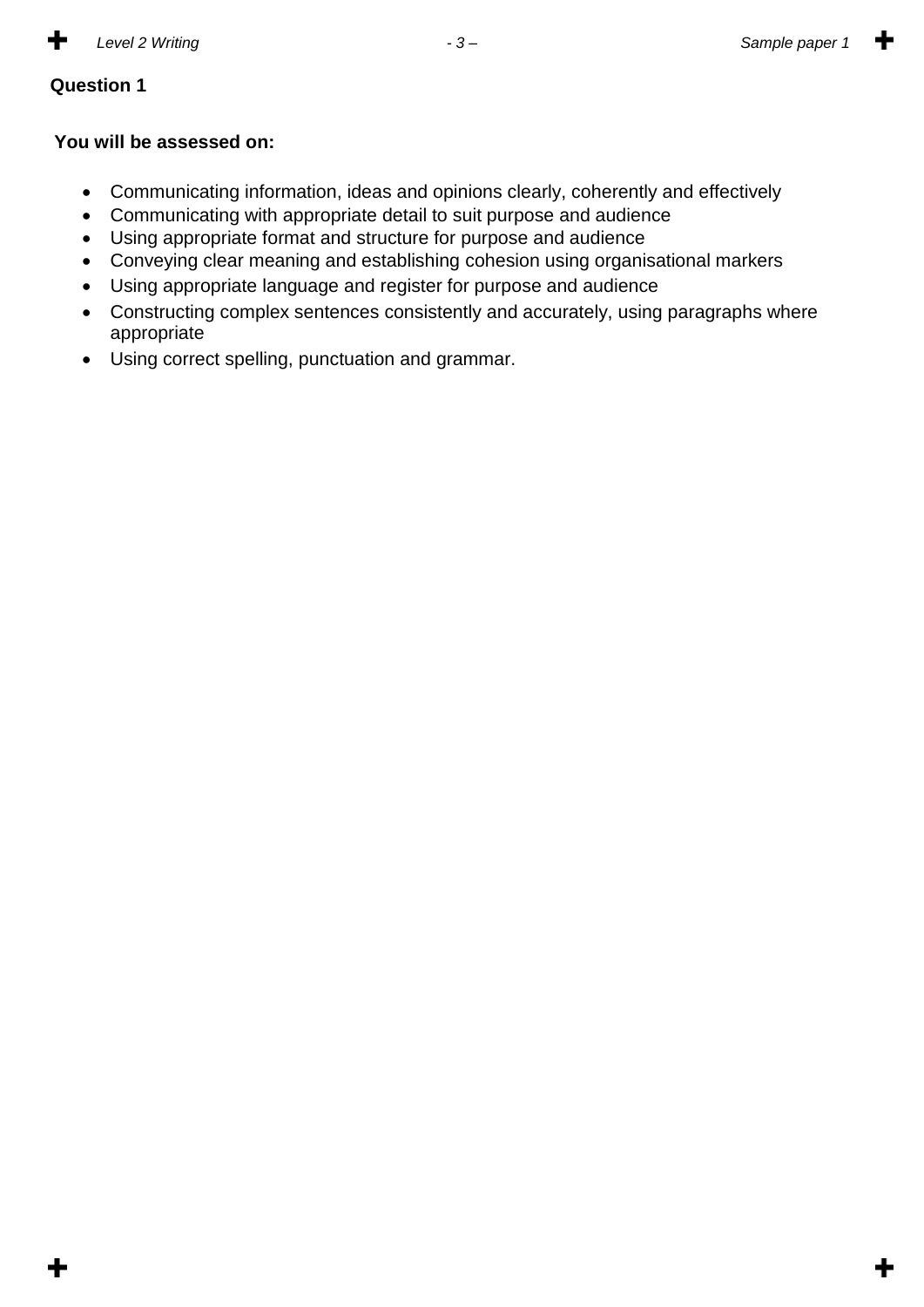

┽

You have recently been on two different work placements.

- You were given the first placement but you found it to be quite boring and irrelevant to your future career path.
- You chose the second one yourself and found it much more interesting and beneficial because it was more relevant to your career plans.

**Your task:** write a blog about your experiences aimed at people preparing for work experience. Your blog should encourage people to seek their own work placements in an area that interests them and explain how it will benefit their career development.

**(27 marks)**

### **Write around 5 to 8 paragraphs.**

You may use the space below for planning and drafting.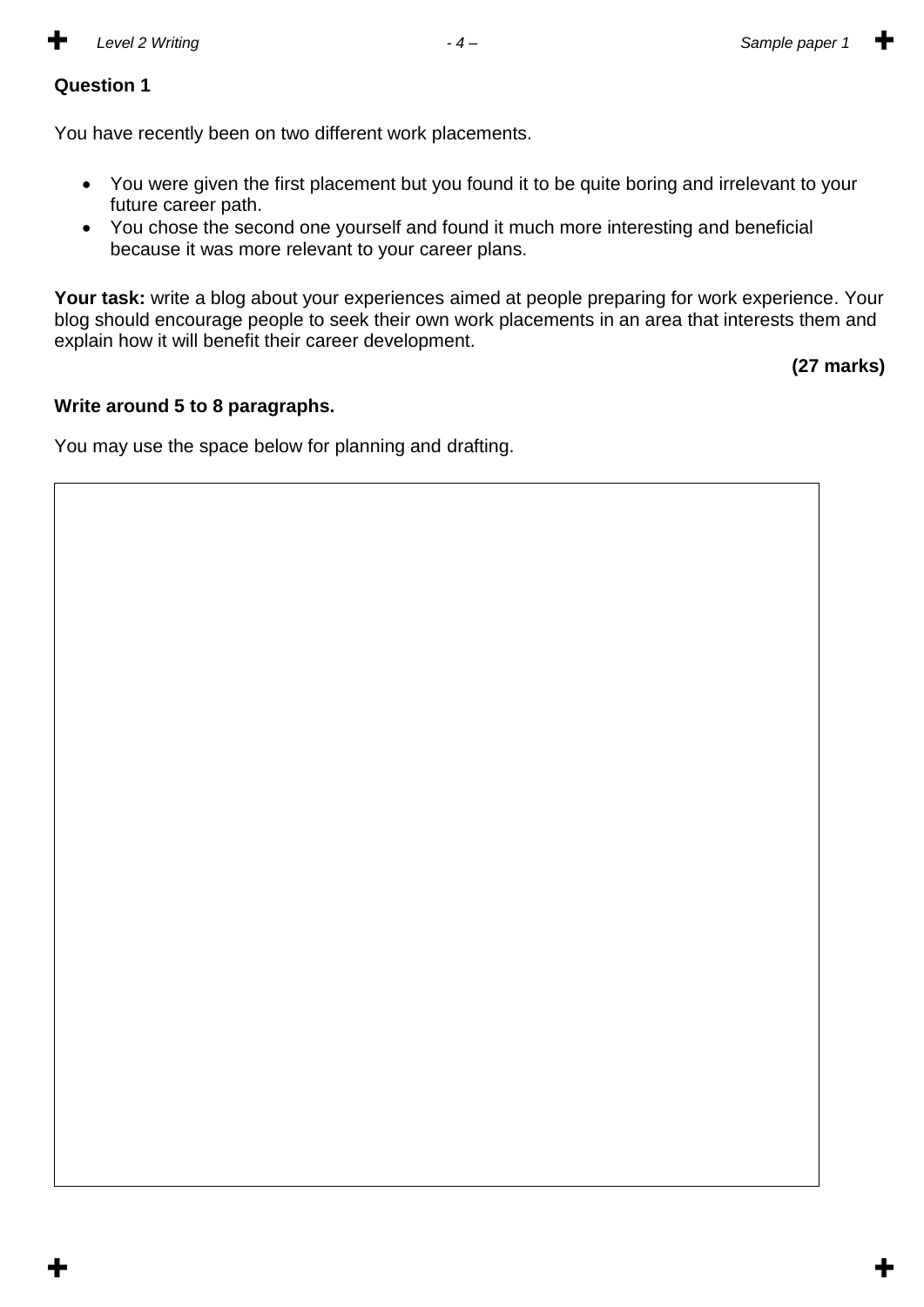

**Question 1 – Write your blog here.**

╋

╋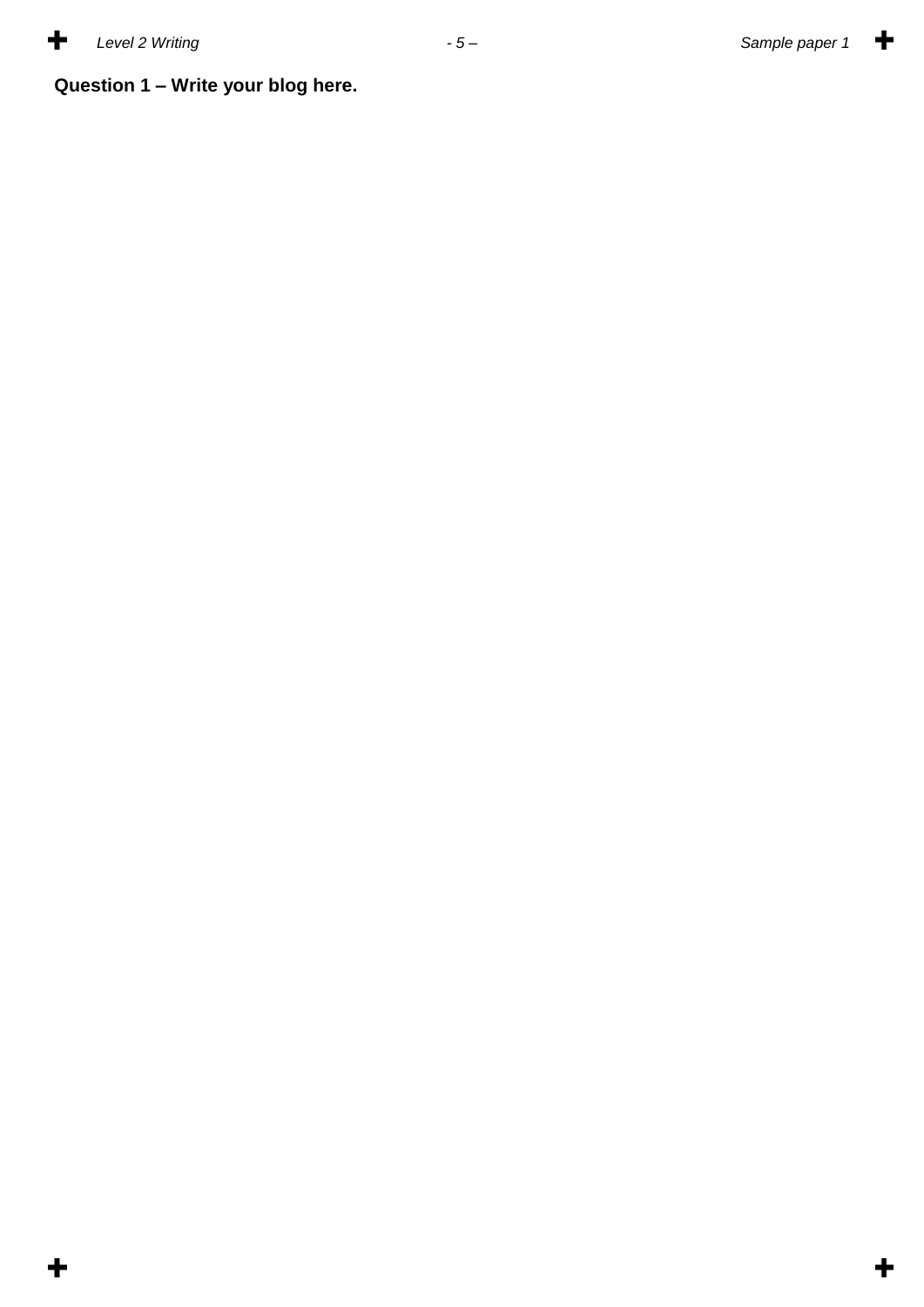

╋

 $\ddagger$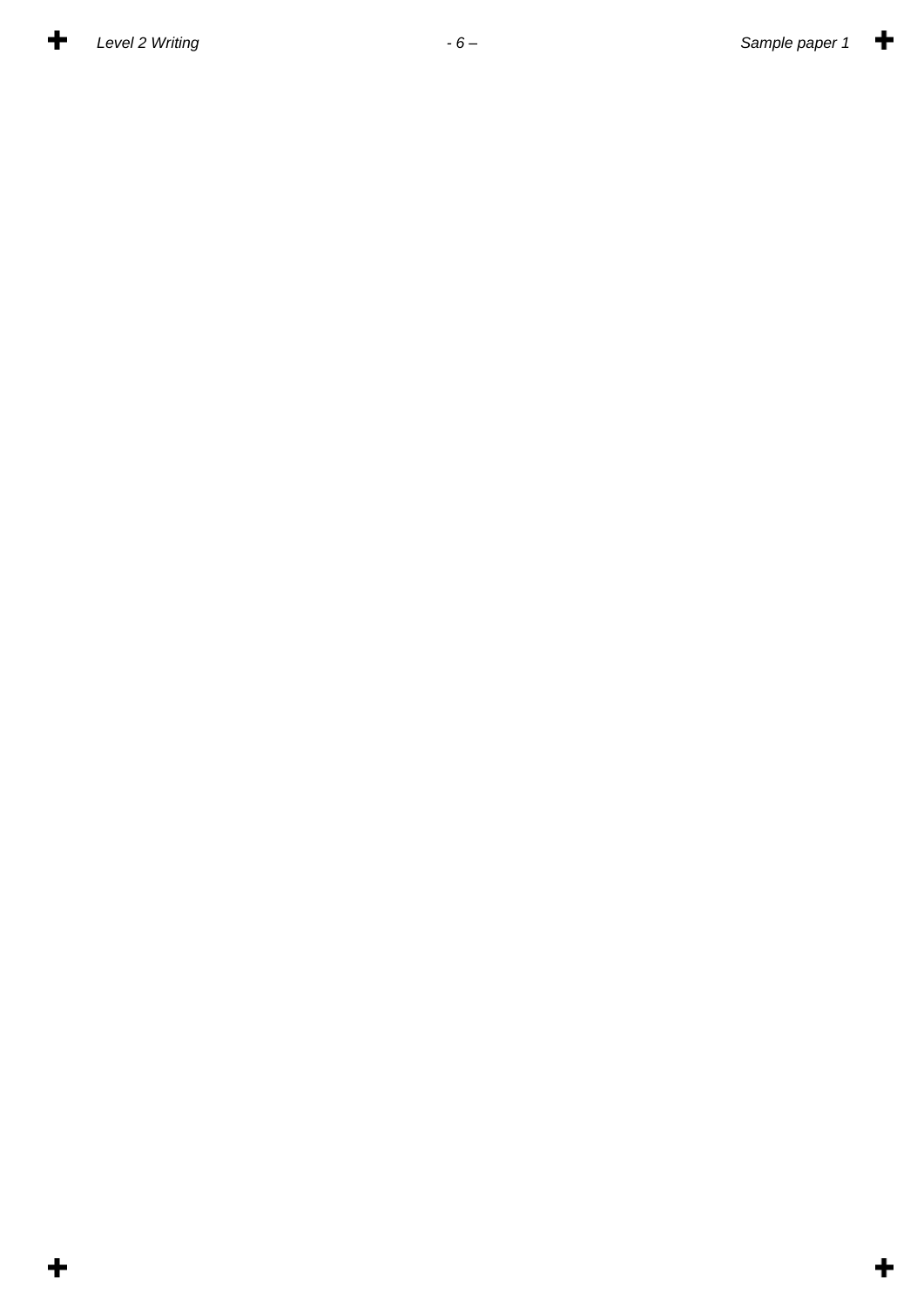

╋

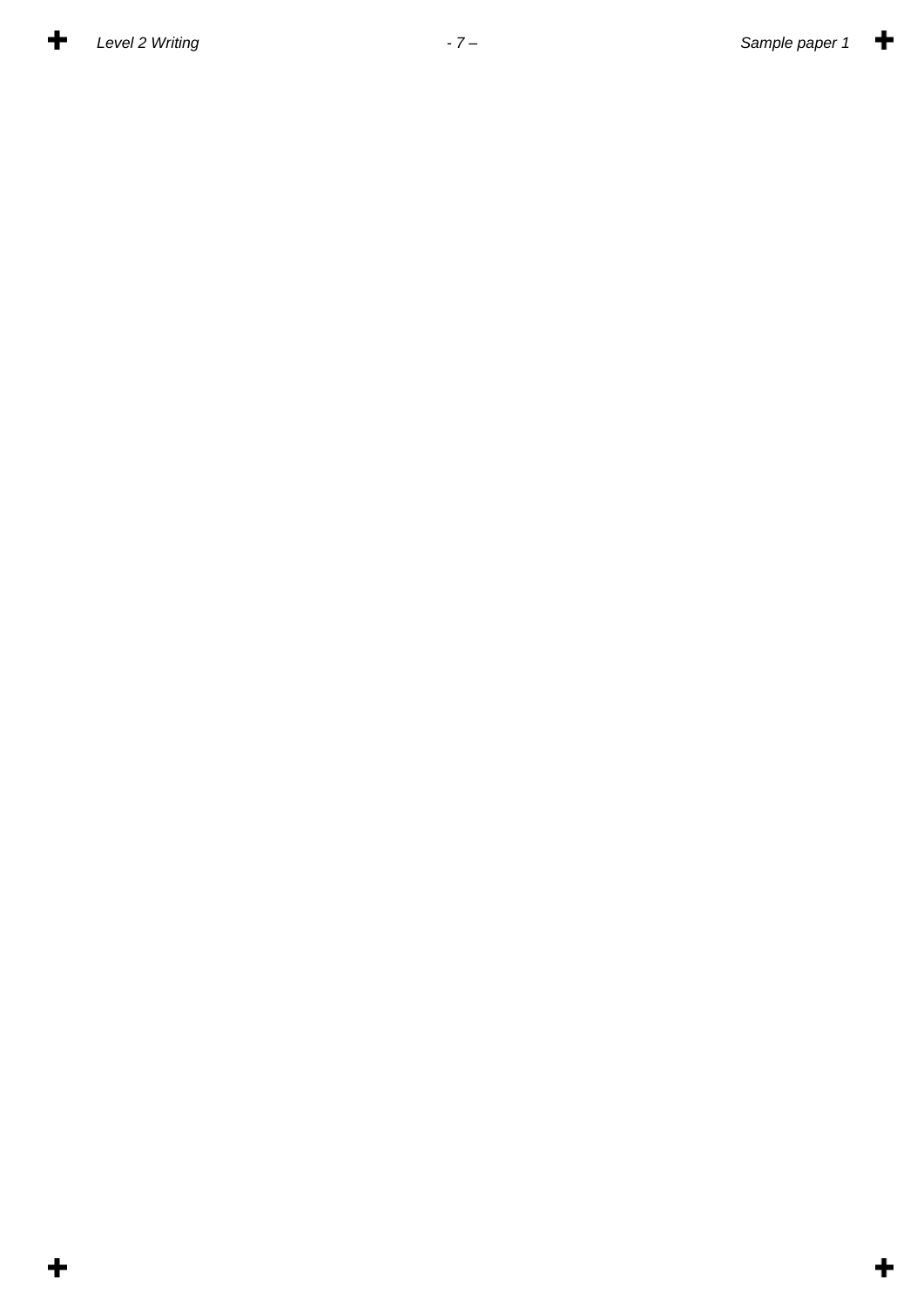

╋

 $\ddagger$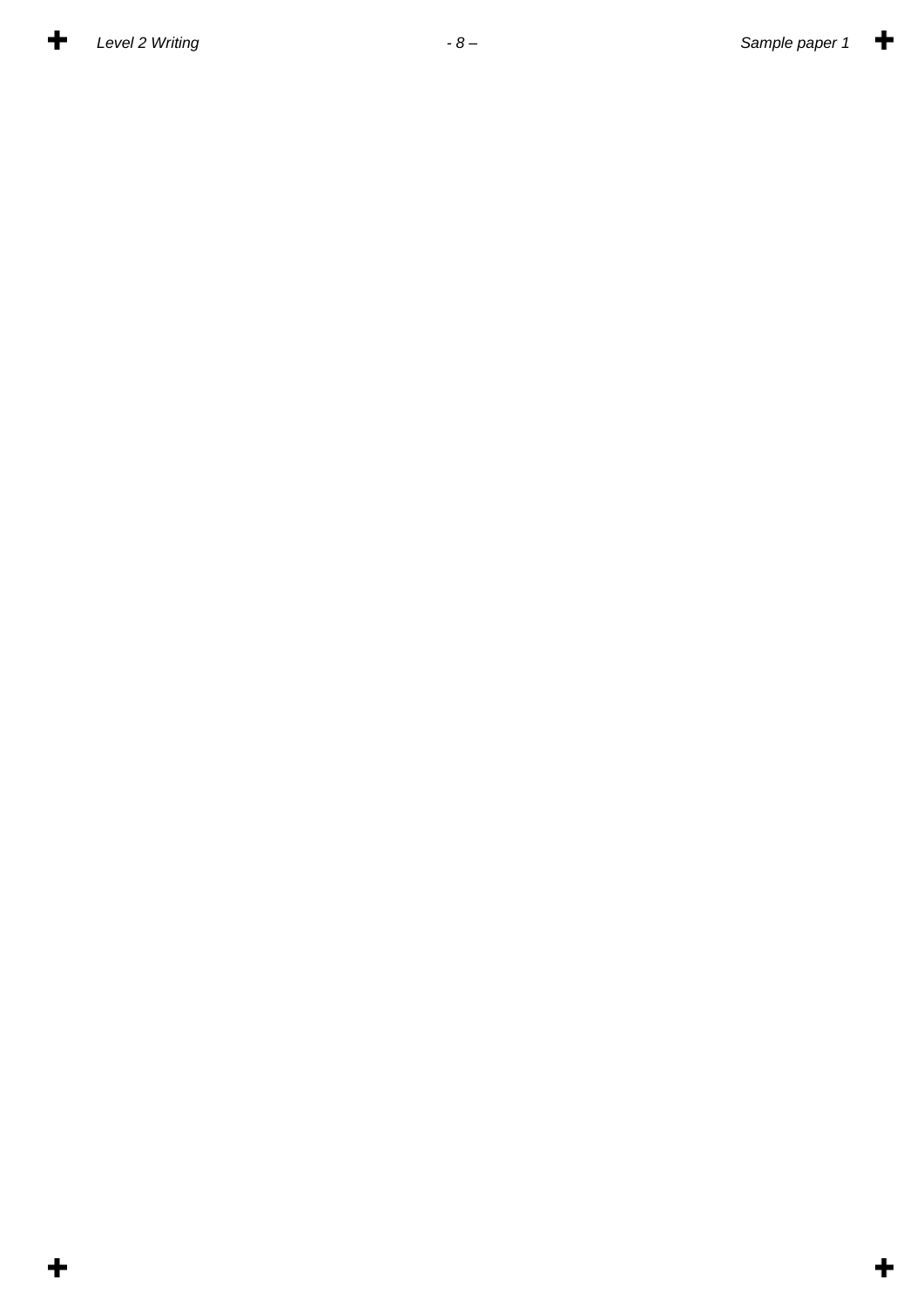

╺┡

## **You will be assessed on:**

- Communicating information, ideas and opinions clearly, coherently and effectively
- Communicating with appropriate detail to suit purpose and audience
- Using appropriate format and structure for purpose and audience
- Conveying clear meaning and establishing cohesion using organisational markers
- Using appropriate language and register for purpose and audience
- Constructing complex sentences consistently and accurately, using paragraphs where appropriate
- Using correct spelling, punctuation and grammar.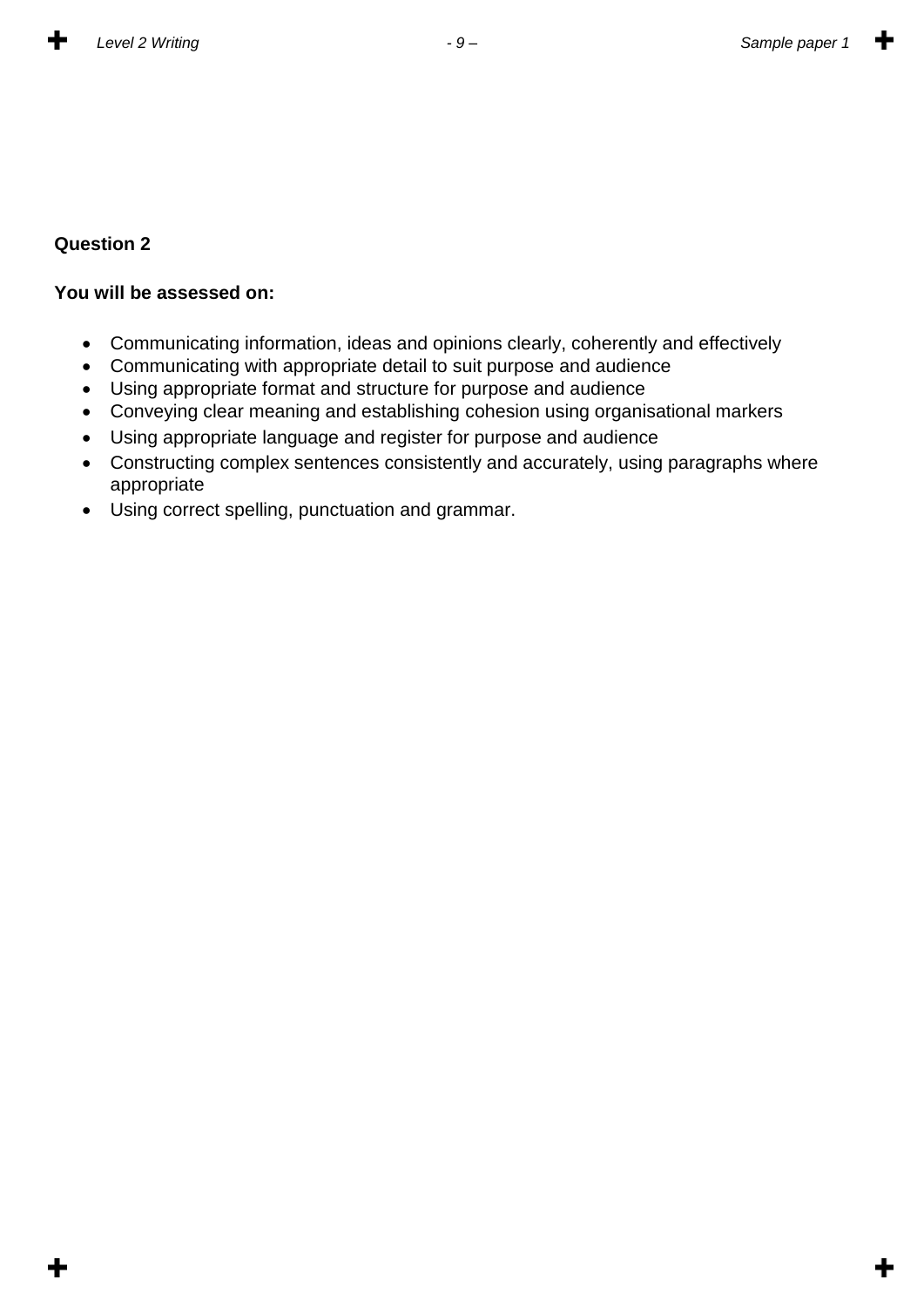

╺┝

It is well known that celebrities use the media to help their careers, but they don't seem to like it when the media covers their private lives.

- Is it right how the media treats celebrities?
- How do celebrities benefit from the media and how does the media benefit from celebrities?
- Should anything be off-limits or can the media cover everything about celebrities and their private lives?

**Your task:** Write an article for a student magazine exploring the extent to which it is fair that the private lives of celebrities are covered in the media.

### **Suggested word count 250 – 300 words.**

**(27 marks)**

You may use the space below for planning and drafting.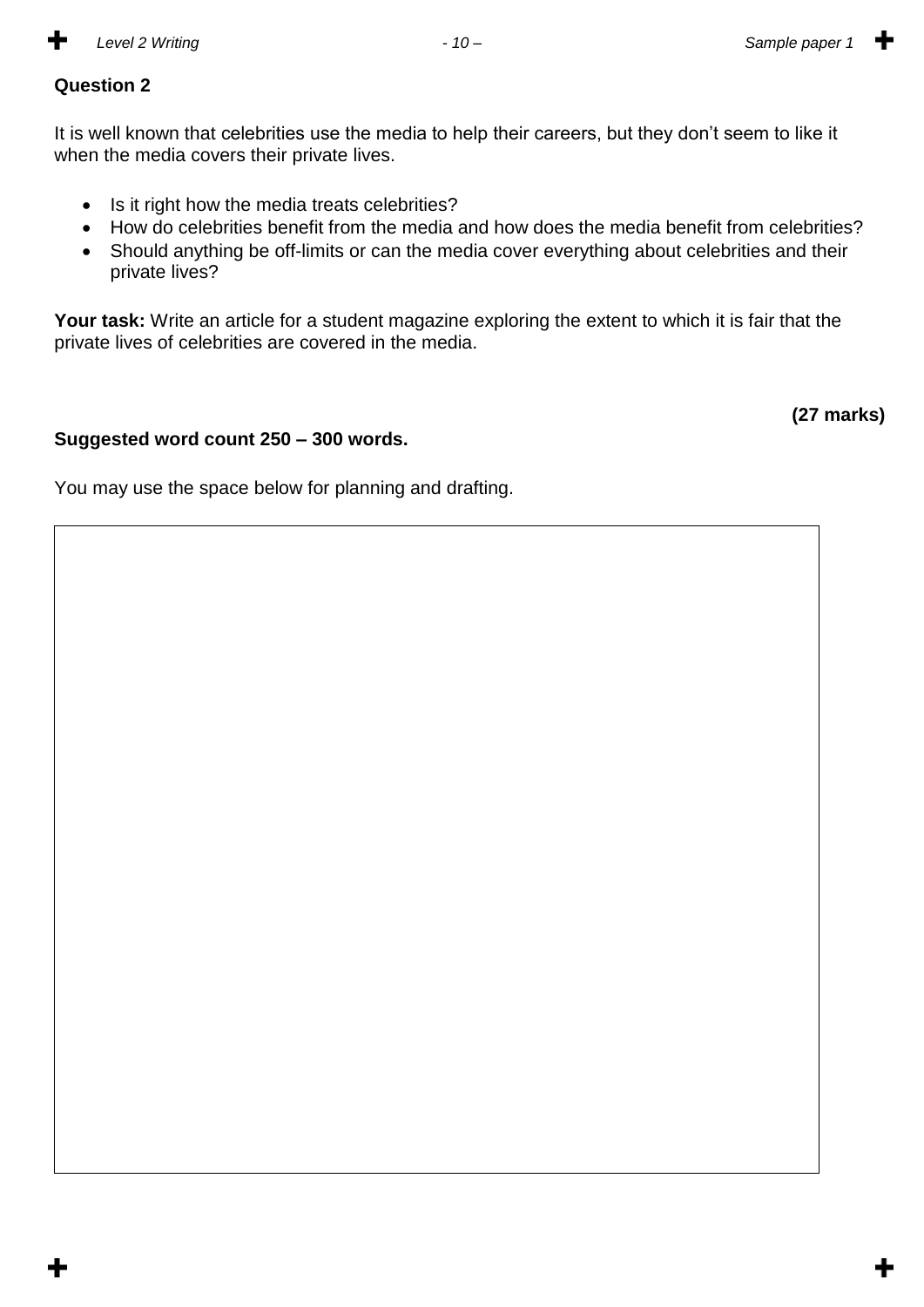

╋

**Question 2 – Write your article here.**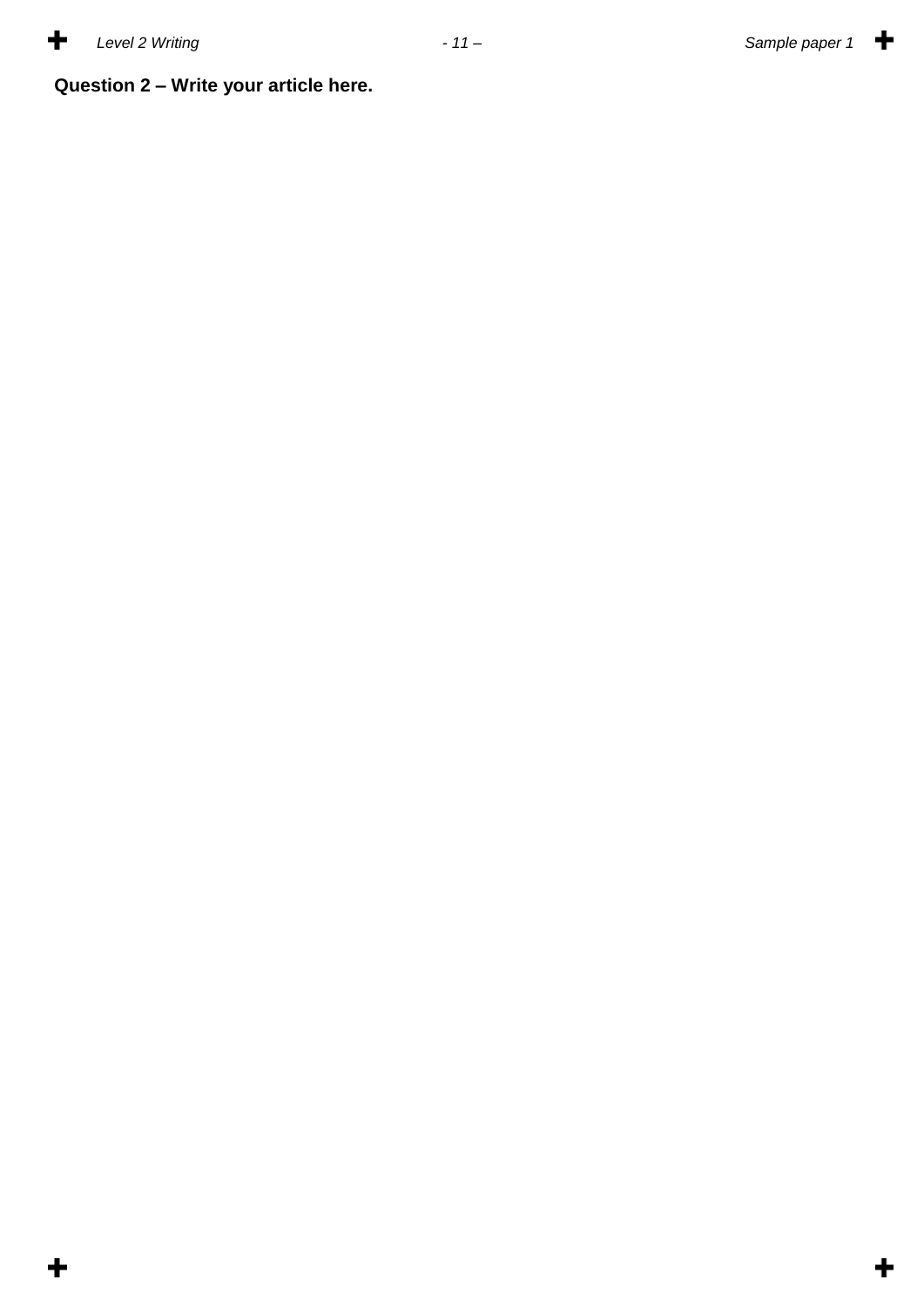

 $\begin{array}{c} \color{red} \textbf{+} \color{blue} \end{array}$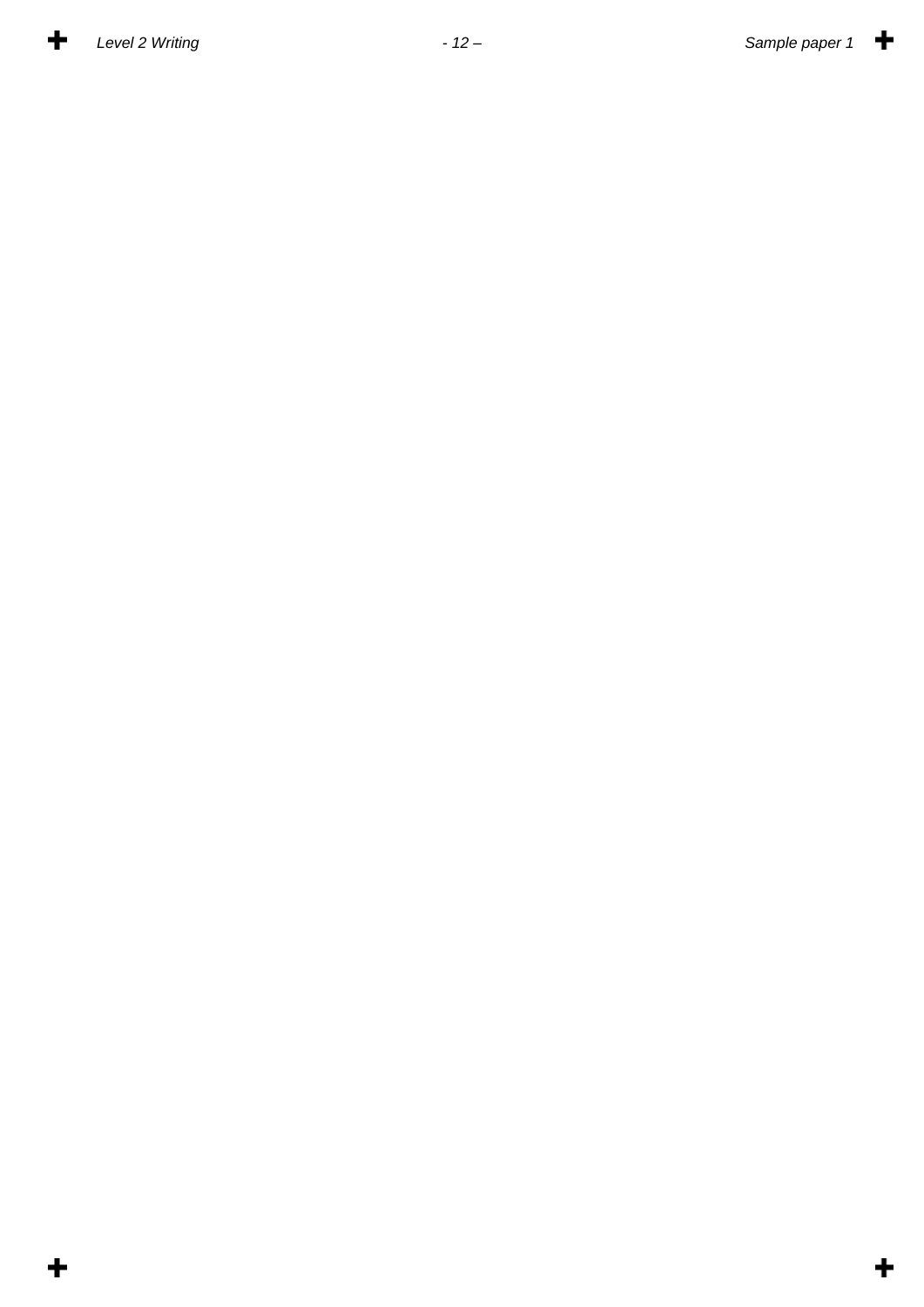



 $\ddag$